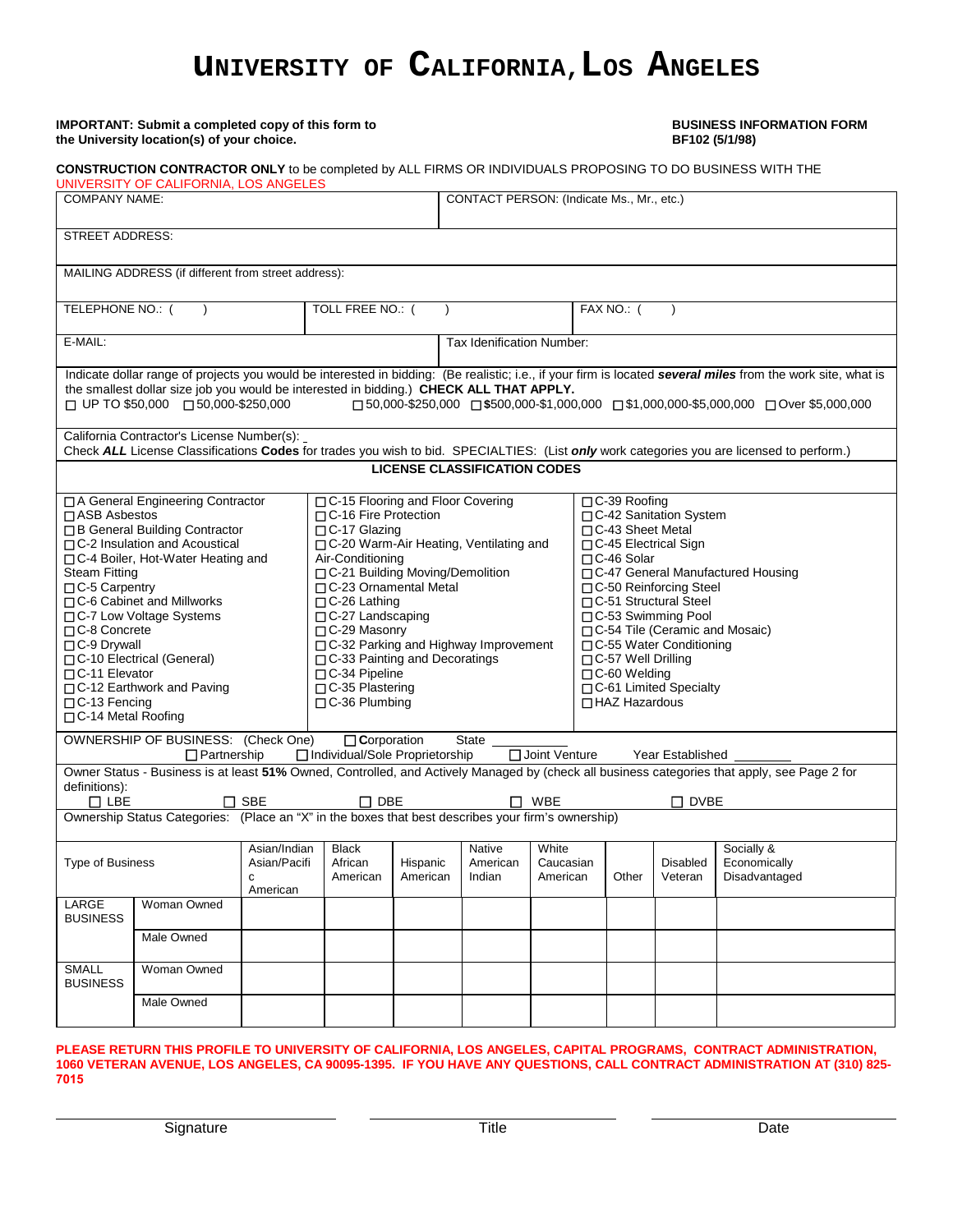# **EXHIBIT 13 SELF-CERTIFICATION**

For the Contractor and each Subcontractor indicated on the Report of Subcontractor Information, the following must be completed.

OR

For the Consultant and each Sub-consultant, the following must be completed.

Indicate all Business category(ies) that apply by initialing next to the applicable category(ies):

(Initial if applicable) **Small Business Enterprise (SBE)** - an independently owned and operated concern certified, or certifiable, as small business by the Federal Small Business Administration (SBA). (Size standards by Standard Industrial Classification codes required by the Federal Acquisition Regulations, Section 19.102, may be found a[t](http://www.sba.gov/content/table-small-business-size-standards) [http://www.sba.gov/content/table-small-business-size-standards.](http://www.sba.gov/content/table-small-business-size-standards)) The eligibility requirements for California contracting purposes is on the [Department of General](http://www.dgs.ca.gov/pd/Programs/OSDS/SBEligibilityBenefits.aspx)  [Services website](http://www.dgs.ca.gov/pd/Programs/OSDS/SBEligibilityBenefits.aspx) at [http://www.dgs.ca.gov/pd/Programs/OSDS/SBEligibilityBenefits.aspx.](http://www.dgs.ca.gov/pd/Programs/OSDS/SBEligibilityBenefits.aspx) The University may rely on written representation by the vendors regarding their status.

(Initial if applicable) **Disabled Veteran Business Enterprise (DVBE)** - a business that is at least 51% owned by one or more disabled veterans or, in the case of any publicly owned business, at least 51% of the stock of which is owned by such individuals and whose management and daily business operations are controlled by one or more of such individuals. A Disabled Veteran is a veteran of the military, naval, or air service of the United States with a service connected disability who is a resident of the State of California. To qualify as a veteran with a service connected disability, the person must be currently declared by the United States Veterans Administration to be 10% or more disabled as a result of service in the armed forces.

(Initial if applicable)

**Disadvantaged Business Enterprise (DBE)** - a business concern that is at least 51% owned by one or more socially and economically disadvantaged individuals or, in the case of any publicly owned business, at least 51% of the stock of which is owned by such individuals and whose management and daily business operations are controlled by one or more of such individuals. Socially disadvantaged individuals are those who have been subjected to racial or ethnic prejudice or cultural bias because of their identity as members of a group without regard to their individual qualities. Economically disadvantaged individuals are those socially disadvantaged individuals whose ability to compete in the free private enterprise system has been impaired due to diminished capital and credit opportunities as compared to others in the same business area who are not socially disadvantaged. Business owners who certify that they are members of named groups (Black Americans, Hispanic Americans, Native Americans, Asian-Pacific Americans, Asian-Indian Americans) are to be considered socially and economically disadvantaged.

(Initial if applicable)

**Women-Owned Business Enterprise (WBE**) - a business that is at least 51% owned by a woman or women who also control and operate it. "Control" in this context means exercising the power to make policy decisions. "Operate" in this context means being actively involved in the day-to-day management.

**None of the above categories apply.**

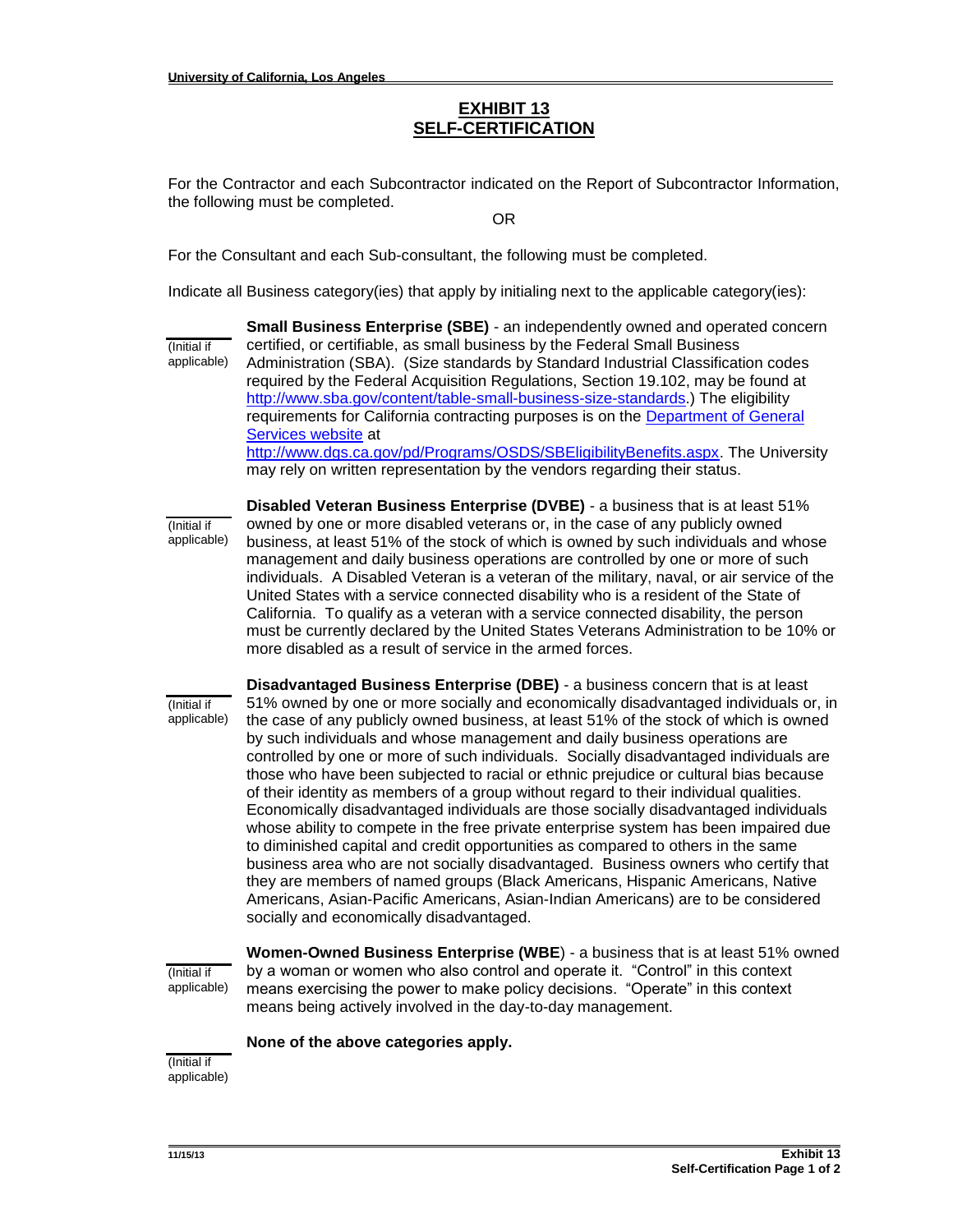I hereby certify under penalty of perjury under the laws of the State of California that I have read this certification and know the contents thereof, and that the business category indicated above reflects the true and correct status of the business in accordance with Federal Small Business Administration criteria and Federal Acquisition Regulations, FAR 19 pertaining to small, disadvantaged, womenowned, and disabled veteran business enterprises. I understand that falsely certifying the status of this business, obstructing, impeding or otherwise inhibiting any University of California official who is attempting to verify the information on this form may result in suspension from participation in University of California business contracts for a period up to five (5) years and the imposition of any civil penalties allowed by law.

INFORMATION FURNISHED BY:

(Print or Type Name of Owner and/or Principal)

|     | (Name of Business or Firm) |                                                                                    |  |  |  |  |  |  |
|-----|----------------------------|------------------------------------------------------------------------------------|--|--|--|--|--|--|
|     |                            |                                                                                    |  |  |  |  |  |  |
|     |                            |                                                                                    |  |  |  |  |  |  |
| a   |                            |                                                                                    |  |  |  |  |  |  |
|     |                            | (Insert type of business e.g. corporation, sole proprietorship, partnership, etc.) |  |  |  |  |  |  |
| By: |                            |                                                                                    |  |  |  |  |  |  |
|     | (Print Name)               | (Title)                                                                            |  |  |  |  |  |  |
|     |                            |                                                                                    |  |  |  |  |  |  |
|     | (Signature)                | (Date)                                                                             |  |  |  |  |  |  |
|     |                            |                                                                                    |  |  |  |  |  |  |

## PRIVACY NOTICE

The State of California Information Practices Act of 1977 (effective July 1, 1978) requires the University of California to provide the following information to individuals who are asked to supply personal information about themselves. Information furnished on the Self-Certification form may, in some cases, identify personal information of an individual.

- The University of California, Los Angeles, is requesting the information contained in this form and the accompanying Report of Subcontractor Information.
- The Small Business Coordinator at the University of California, Los Angeles, is responsible for maintaining the requested information. The contact information for the Small Business Coordinators may be found at: [http://www.ucop.edu/procurement](http://www.ucop.edu/procurement-services/_files/sbdmgr.xlsx)[services/\\_files/sbdmgr.xlsx.](http://www.ucop.edu/procurement-services/_files/sbdmgr.xlsx)
- The maintenance of information is authorized in part by Public Contract Code section 10500.5.
- Furnishing the information requested on this form is mandatory. If SBE, DBE, WBE and/or DVBE status is applicable, furnishing such information is mandatory.
- Failure to provide the information may be a violation of bidding procedures and/or breach of the contract and the University may pursue any and all remedies permitted by the provisions of the Contract Documents.
- The information on this form is collected for monitoring and reporting purposes in accordance with state law and University policy.
- The individual may access information contained in this form and related forms by contacting the Small Business Coordinator(s).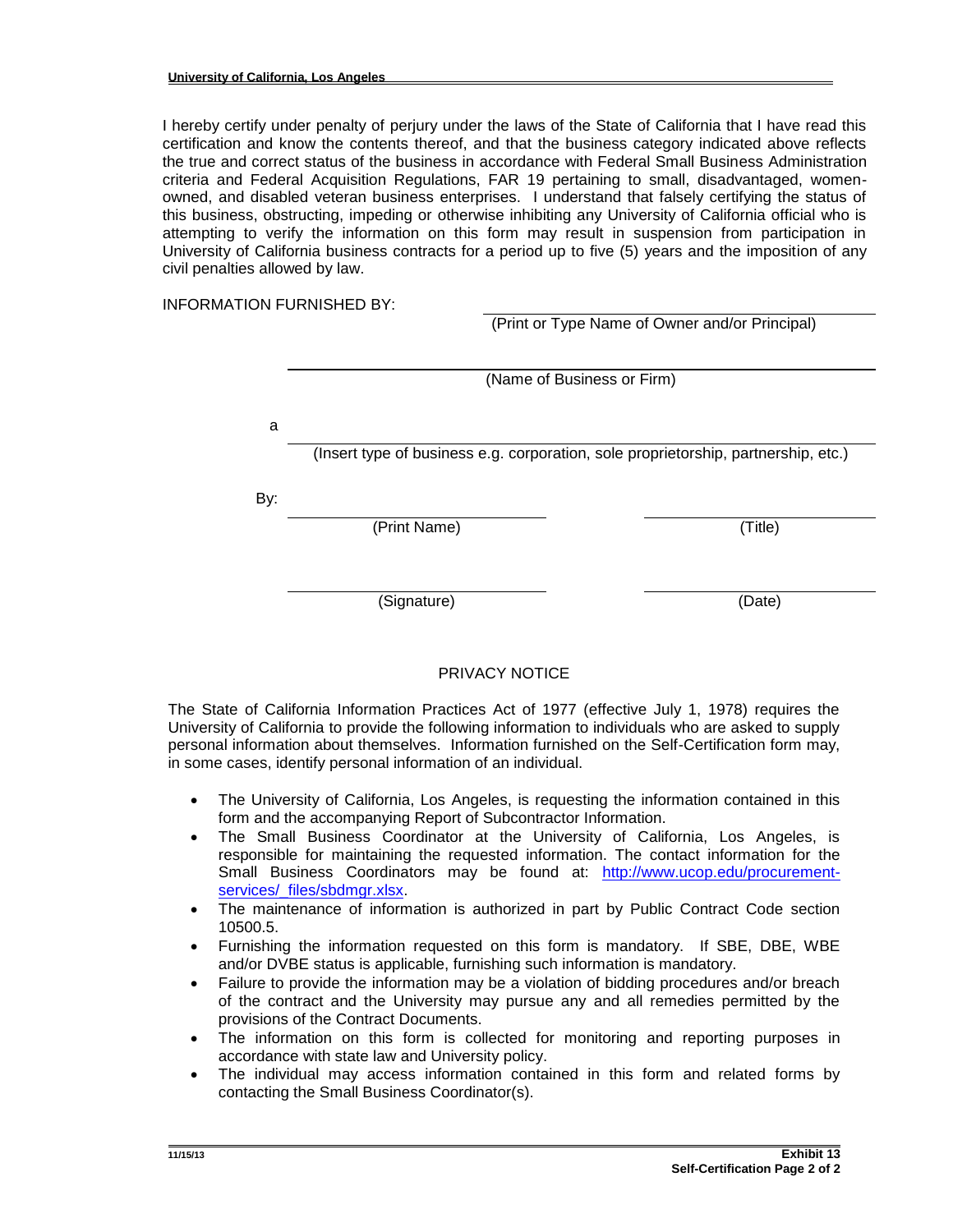#### *INSURANCE REQUIREMENTS***:**

The University selects insurance requirements based on degree of risk, rather than the dollar value of the contract. **The form and substance of all insurance policies required to be obtained by Contractor shall be subject to approval by University. All such policies shall be issued by companies with a Best Rating of A- or better, and a financial classification of VIII or better, or a rating by Standard & Poor of AA or better, or a Moody's rating of AA or better.**

#### *TYPES OF INSURANCE:*

1) **Comprehensive or Commercial Form General Liability:** Covering bodily injury, personal injury, property damage, and contractual liability (if on "claims made" basis, coverage shall survive not less than 3 years after termination of contract).

> Each Occurrence - Combined Single limit for bodily injury and property damage. Products - Completed Operations Aggregate Personal and Advertising Injury General Aggregate - Not applicable to Comprehensive Form

2) **Business Automobile Liability:** Covering owned, hired, leased, and non-owned automobiles, and providing bodily injury and property damage coverage. Limits of liability shall be per occurrence, combined single limit.

3) **Worker's Compensation and Employer's Liability:** (As required by Federal and State of California Law.)

4) **Builders Risk Property Insurance (For contracts over \$200,000):** University will provide builder's risk property insurance coverage as required by the contract documents, however, Contractor shall be responsible for the \$25,000 deductible amount in the event of losses.

#### *OTHER INSURANCE REQUIREMENTS***:**

1) Certificate of Insurance shall show the name of insured exactly in the manner under which the entity is licensed by the Contractor's State License Board.

2) If the insurance Company refuses to use UC Form, they must attach an endorsement to their form covering Special Provisions 1 through 4 on the UC Form.

- 3) Must name Regents as additional insured.
- 4) Must give 30-days notice of change or cancellation.

5) The insurance shall be Primary Insurance as respects to the Regents of the University of California, its officers, agents and employees. Any insurance or self-insurance maintained by the Regents of the University of California shall be excess of and noncontributory with this insurance.

#### *BONDING REQUIREMENTS***:**

The University requires Bonds at different dollar values of the contracts. **All bonds shall be on the forms contained in the Contract Document.**

#### *TYPES OF BONDS:*

1) Projects over \$50,000 require a bid security in the amount of 10% of the Lump Sum Base Bid to be submitted with the Bid Form. Bid security shall be a **Bid Bond or a certified check** made payable to "The Regents of the University of California". When a Bond is used for Bid Security, failure to use University's Bid Bond Form will result in the rejection of the Bid. All Bid securities are held by the University until project is awarded.

2) Projects over \$25,000 a **Payment Bond**, covering the payment of obligations arising under the contract terms is required.

3) Projects over \$50,000 a **Performance Bond**, covering the faithful performance of the contract, is required.

#### *OTHER BONDING REQUIREMENTS*:

- 1) Performance and Payment shall each be in the amount of the contract sum.
- 2) All premiums for bonds shall be paid by Contractor.

3) All such bonds shall be issued by surety companies listed in the latest published State of California; Department of Insurance, list of "Insurers Admitted to Transact Surety Insurance in this State."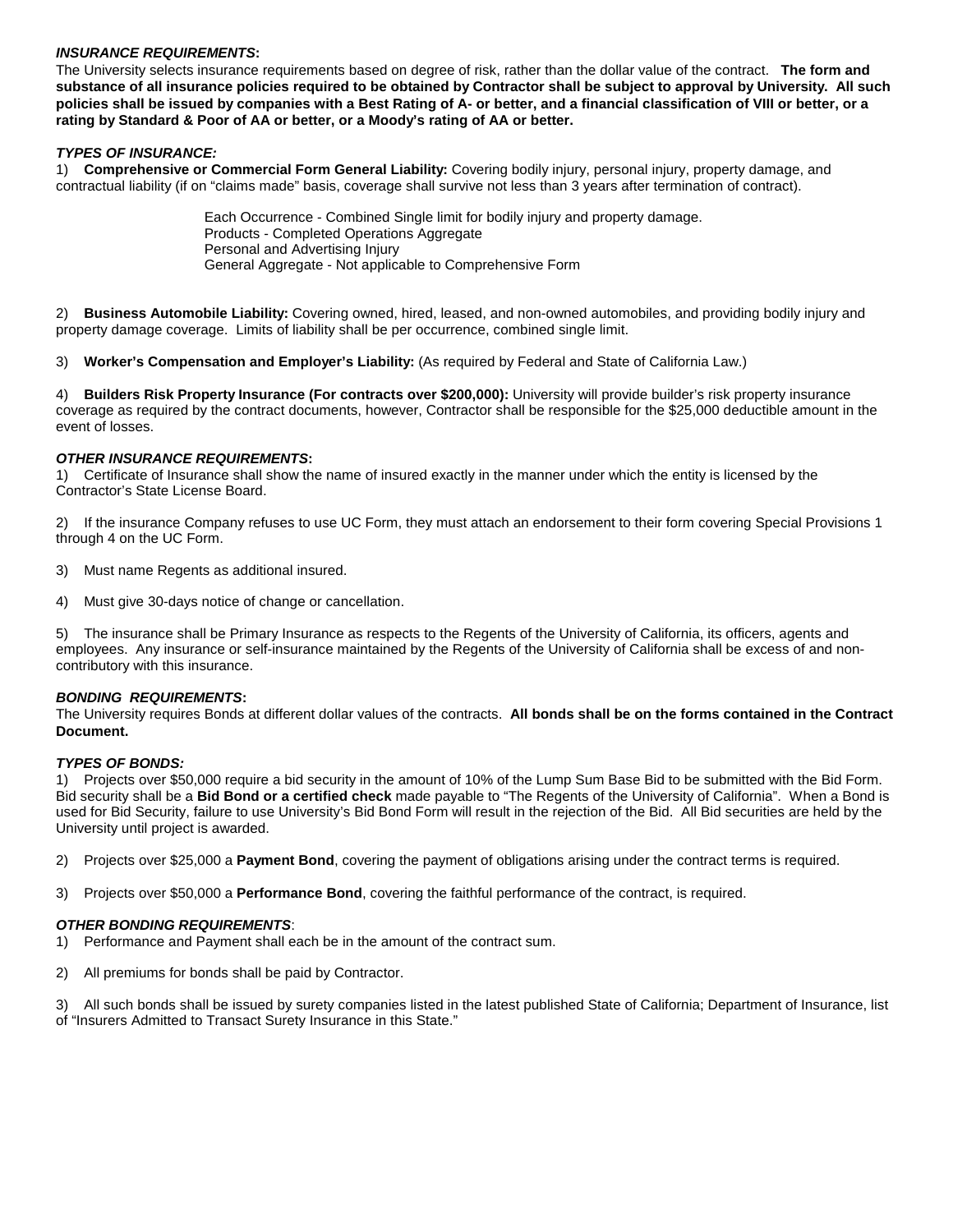### **UC Berkeley:**

Attn: Contract Administration University of California, Berkeley Facilities Services 1936 University Avenue, Room 250 Berkeley, CA 94704-7027 http://www.cp.berkeley.edu/ConsultDesigner.html

#### **UC Davis**:

Design and Construction Management **Contracts** University of California, Davis 255 Cousteau Place Davis, CA 95618-5412 Tel: (530) 754-1111 Fax: (530) 754-0116 E-Mail: dcmcontracts@ucdavis.edu http://dcm.ucdavis.edu/forms/

#### **UC Davis Medical Center:**

Facilities Design and Construction Facilities Services Division University of California, Davis Health System 4800 2nd Avenue, Suite 3010 Sacramento, CA 95817 Tel: (916) 734-7024 Fax: (916) 734-7751 E-Mail: contracts@ucdmc.ucdavis.edu http://www.ucdmc.ucdavis.edu/facilities/design%20professionals/

## **UC Irvine**:

Brenda Duenas, Principal Contract Administrator Design & Construction Services 5201 California Avenue, Suite 250 Irvine, 92697 Tel: (949) 824-9586 Fax: (949) 824-8096 E-Mail: blduenas@uci.edu http://www.designandconstruction.uci.edu/consultants.html

#### **UC Irvine Medical Center**:

Elita Johnson Dao, Principal Contract Administrator Planning Administration 101 The City Drive South, Building 27 Orange, CA 92868 Tel: (714) 456-8842 Fax: (714) 456-8749 E-Mail: ecjohnso@uci.edu http://www.healthaffairs.uci.edu/planning-administration/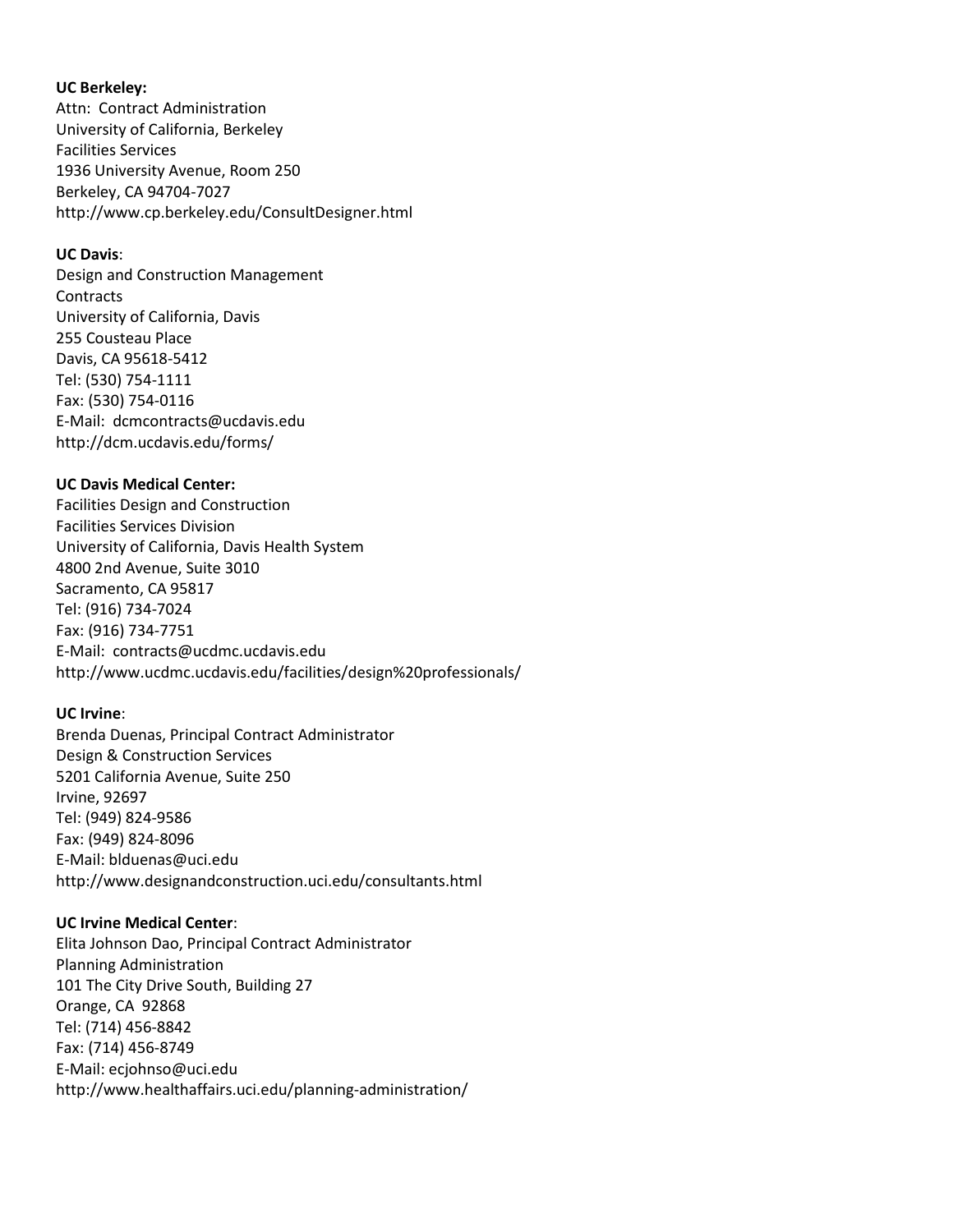# **UC Los Angeles**:

Office of Contracts Administration 1060 Veteran Avenue Los Angeles, CA 90095-1365 Tel: (310) 825-7015 Fax: (310) 206-4247 E-Mail: ContractsAdministration@capnet.ucla.edu http://www.capitalprograms.ucla.edu/Contracts/OverviewContracts

# **UC Merced**:

Andrew Boyd, Director of Operations Physical Planning Design and Construction 5200 N. Lake Rd. Merced, Ca. 95343 http://www.ucmerced.edu/rfp-rfq

# **UC Riverside:**

Nelly Zaki, Document Control Specialist UCR Capital Programs Capital Finance & Real Estate 1223 University Avenue, Suite 240 Riverside, CA 92507 Tel: (951) 827-1396 Fax: (951) 827-4556 Email: nelly.zaki@ucr.edu http://pdc.ucr.edu/business/contracts.html

# **UC San Diego:**

Facilities Design & Construction Contracts Department 10280 North Torrey Pines Road, Suite 465 La Jolla, CA 92037-0916 E-mail: FDC-Contracts@ucsd.edu http://www.fdc.ucsd.edu